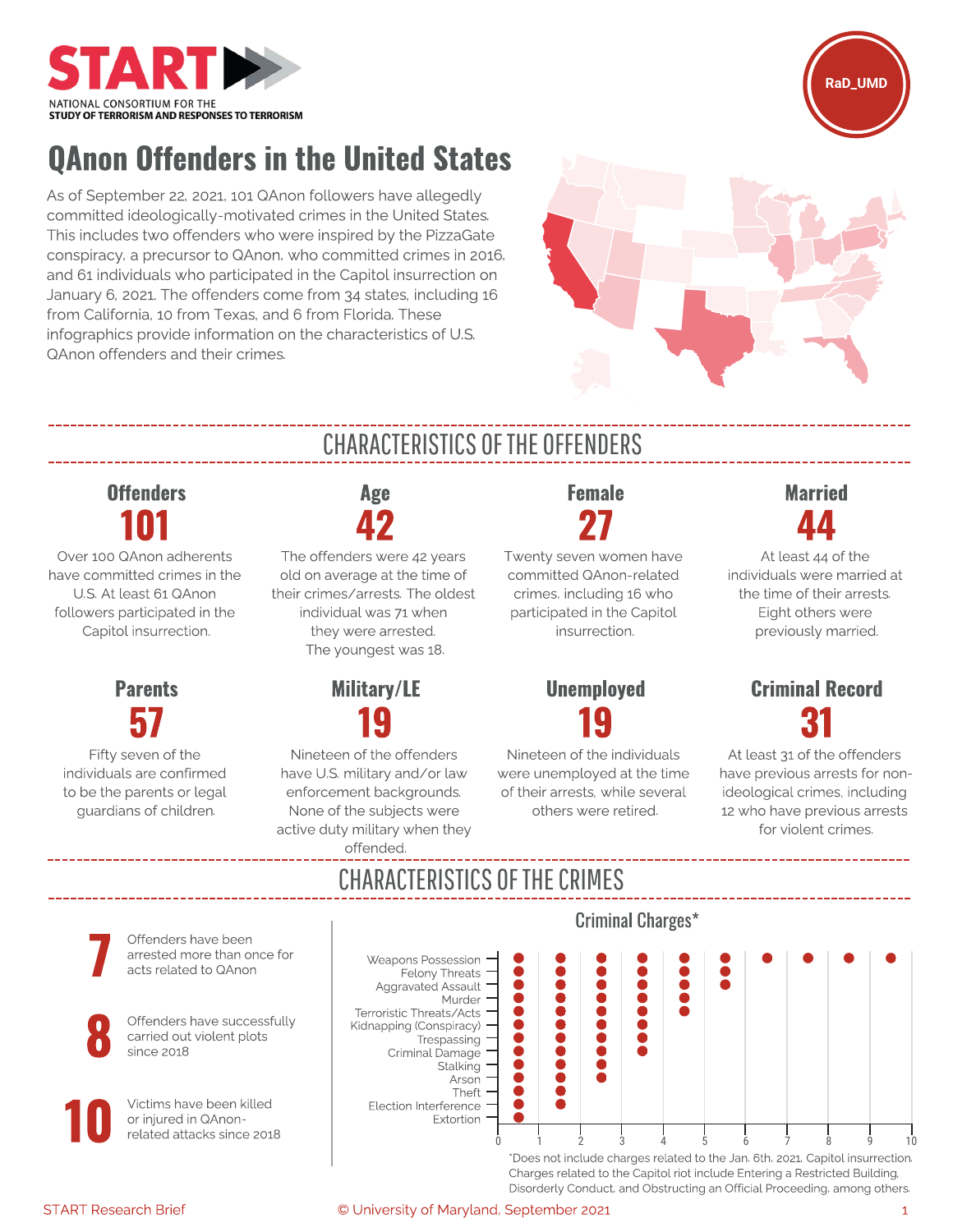





\* Violent offenses include homicide, assault, criminal threats, and violent entry of a building

Not including the offenders who were arrested for taking part in the January 6, 2021, Capitol insurrection, 44 individuals associated with QAnon have been arrested in the U.S. for committing criminal acts. These arrests have resulted in charges ranging from obstruction of justice to conspiracy to commit kidnapping to first degree murder. Four individuals who were previously arrested for QAnon related crimes in 2020 took part in the Capitol riot. Two QAnon followers died during the Capitol insurrection.



child exploitation and sex trafficking. Note: These numbers reflect valid percentages (i.e., missing values have been excluded)

#### START Research Brief **Example 2018** C University of Maryland, September 2021 2018

# Trauma as a Trigger of Mobilization?

41%

More than 40% of the 44 QAnon offenders who committed crimes before and after the Capitol riot radicalized after experiencing a traumatic event. These experiences included the premature deaths of loved ones; physical, emotional, or sexual abuse; and post-traumatic stress disorder from military service. 75% of the female offenders in this sample experienced trauma prior to their radicalization that involved the physical and/or sexual abuse of their children by a romantic partner or family member. These women appear to have been drawn to the QAnon conspiracy theory due to a narrative that casts followers as key players in the fight against